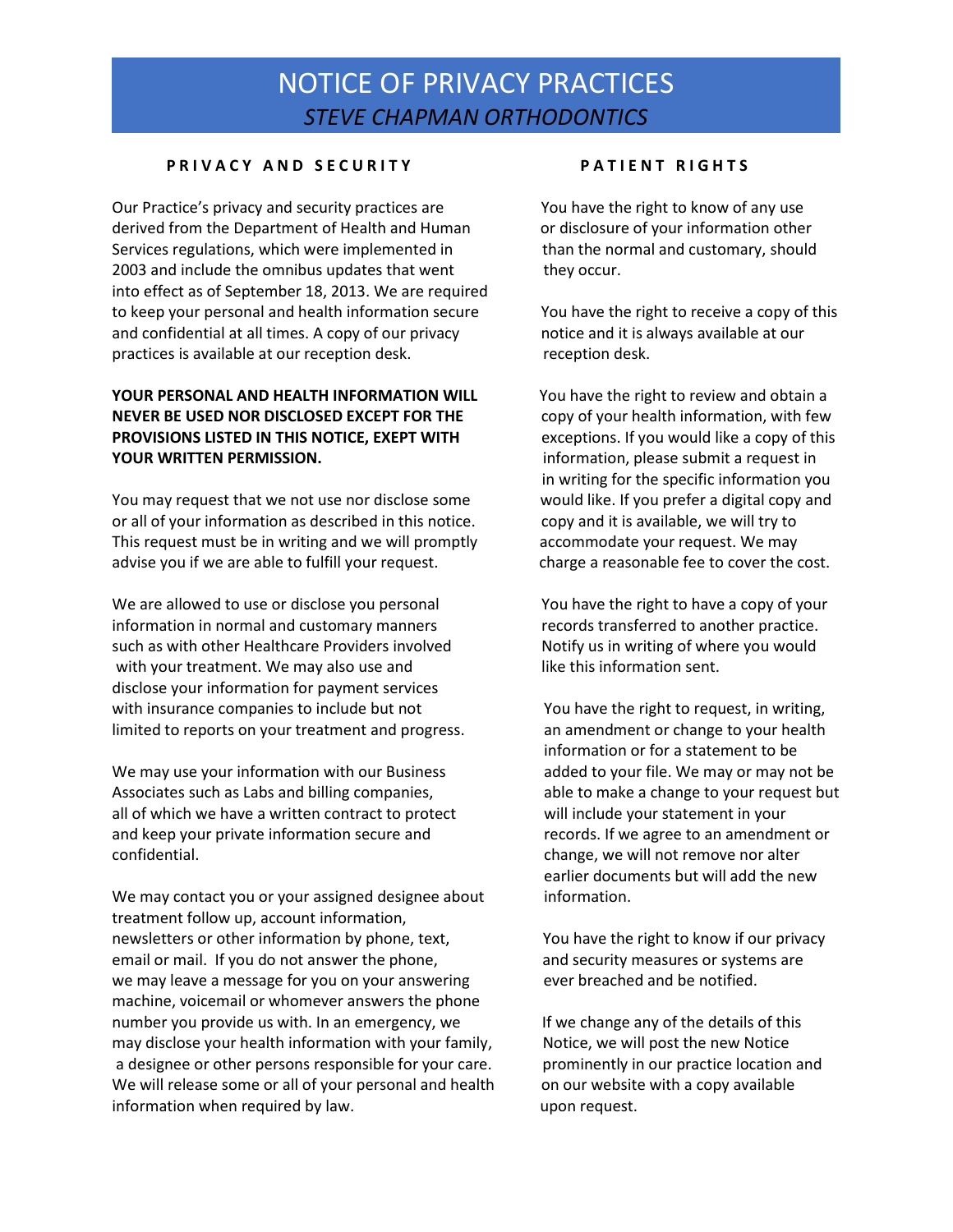#### *Consent for Use and Disclosure of Health Information and Release Form*

#### PATIENT INFORMATION

| Patient's Name                                                                                                                                                                                                                                  | DOB:                                                                                                                                                                                                                           | $\overline{1}$ |     |
|-------------------------------------------------------------------------------------------------------------------------------------------------------------------------------------------------------------------------------------------------|--------------------------------------------------------------------------------------------------------------------------------------------------------------------------------------------------------------------------------|----------------|-----|
| Address<br><u>and the state of the state of the state of the state of the state of the state of the state of the state of the state of the state of the state of the state of the state of the state of the state of the state of the state</u> | City the contract of the contract of the contract of the contract of the contract of the contract of the contract of the contract of the contract of the contract of the contract of the contract of the contract of the contr | State          | Zip |
|                                                                                                                                                                                                                                                 | Work Phone (____) ______________________                                                                                                                                                                                       |                |     |
| Cell Phone (                                                                                                                                                                                                                                    | Email                                                                                                                                                                                                                          |                |     |

Our Practice has always safeguarded and protected our valued patient's personal and health information. These safeguards meet or exceed the 2003 **H.I.P.A.A.** *(Health Insurance Portability and Accountability Act), under the Department of Health and Human Services* requirements to include the September 2013 "*Omnibus"* updated Privacy regulations. Our Practice Privacy policies, in accordance, allows us to use your personal information for "Normal and Customary" services when required communication within the Healthcare profession, both clinical and administrative to include but not limited to: Consultations with another Healthcare professional such as your medical doctor or another dental specialist about your treatment or progress, assisting with patient insurance, appointment reminders, account financial information and laboratory cases.

*□ Request For Exemption(s)*- Mark this box if you wish for any of your information NOT to be used for normal and customary practices within the Healthcare Profession, specifically write your request for exemption(s) or limitations(s) below. *Example: No calls to work phone.* 

*\*Practice Use Only: Exemption(s) declined, Patient informed. Signature/Date:\_\_\_\_\_\_\_\_\_\_\_\_\_\_\_\_\_\_\_\_\_\_*

*Who May We Release Information to:* Please specify anyone you authorize our Practice to release information and what type on information we may give out, if requested and approved, about you, your treatment, progress or account. Usually this is a spouse or significant other, Parent or guardian, Grandparents, adult children or whomever you choose to authorize our Practice and our Healthcare Associates to release information to.

#### **PLEASE PRINT COMPLETE NAME(S) AND LEGAL RELATIONSHIP TO PATIENT.**

| <b>Complete Name</b>                                                                                       | Relationship | Date                                                       | <b>Complete Name</b>                                                                                       | Relationship | Date |  |  |
|------------------------------------------------------------------------------------------------------------|--------------|------------------------------------------------------------|------------------------------------------------------------------------------------------------------------|--------------|------|--|--|
| Type of Information authorized to release:                                                                 |              |                                                            | Type of Information authorized to release:                                                                 |              |      |  |  |
| □ NO RESTRICTIONS FOR THIS INDIVIDUAL                                                                      |              |                                                            | $\sqcap$ NO RESTRICTIONS FOR THIS INDIVIDUAL                                                               |              |      |  |  |
| $\Box$ Treatment/Condition $\Box$ Financial/Administration                                                 |              | $\Box$ Treatment/Condition $\Box$ Financial/Administration |                                                                                                            |              |      |  |  |
|                                                                                                            |              |                                                            |                                                                                                            |              |      |  |  |
| <b>Complete Name</b>                                                                                       | Relationship | Date                                                       | <b>Complete Name</b>                                                                                       | Relationship | Date |  |  |
| Type of Information authorized to release:                                                                 |              |                                                            | Type of Information authorized to release:                                                                 |              |      |  |  |
| $\sqcap$ NO RESTRICTIONS FOR THIS INDIVIDUAL<br>$\Box$ Treatment/Condition $\Box$ Financial/Administration |              |                                                            | $\sqcap$ NO RESTRICTIONS FOR THIS INDIVIDUAL<br>$\Box$ Treatment/Condition $\Box$ Financial/Administration |              |      |  |  |
|                                                                                                            |              |                                                            |                                                                                                            |              |      |  |  |

I have read, reviewed and considered the contents of this Consent form and was given a copy of the Practice's "Notice of Privacy Practices." I understand, that by signing this Consent form, I am giving my legal consent for your disclosure and use of mine and/or my dependents *(minor Child or other person(s) whom I am the legal guardian of)* protected Private personal and health information in any form deemed needed in the Practice's professional judgement and in accordance with our normal and customary Privacy and Security practices. You have the legal right to amend or revoke this consent given at any time by providing us written notice.

\_\_\_\_\_\_\_\_\_\_\_\_\_\_\_\_\_\_\_\_\_\_\_\_\_\_\_\_\_\_\_\_\_\_\_\_\_\_\_\_\_\_\_\_\_ \_\_\_\_\_\_\_\_\_\_\_\_\_\_\_\_\_\_\_\_\_\_\_\_\_\_\_\_\_\_\_\_\_\_\_\_\_\_\_\_\_\_\_ *□* Patient *□* Parent *□* Legal Guardian *□* Other *(Specify) □* Patient *□* Parent *□* Legal Guardian *□* Other *(Specify)*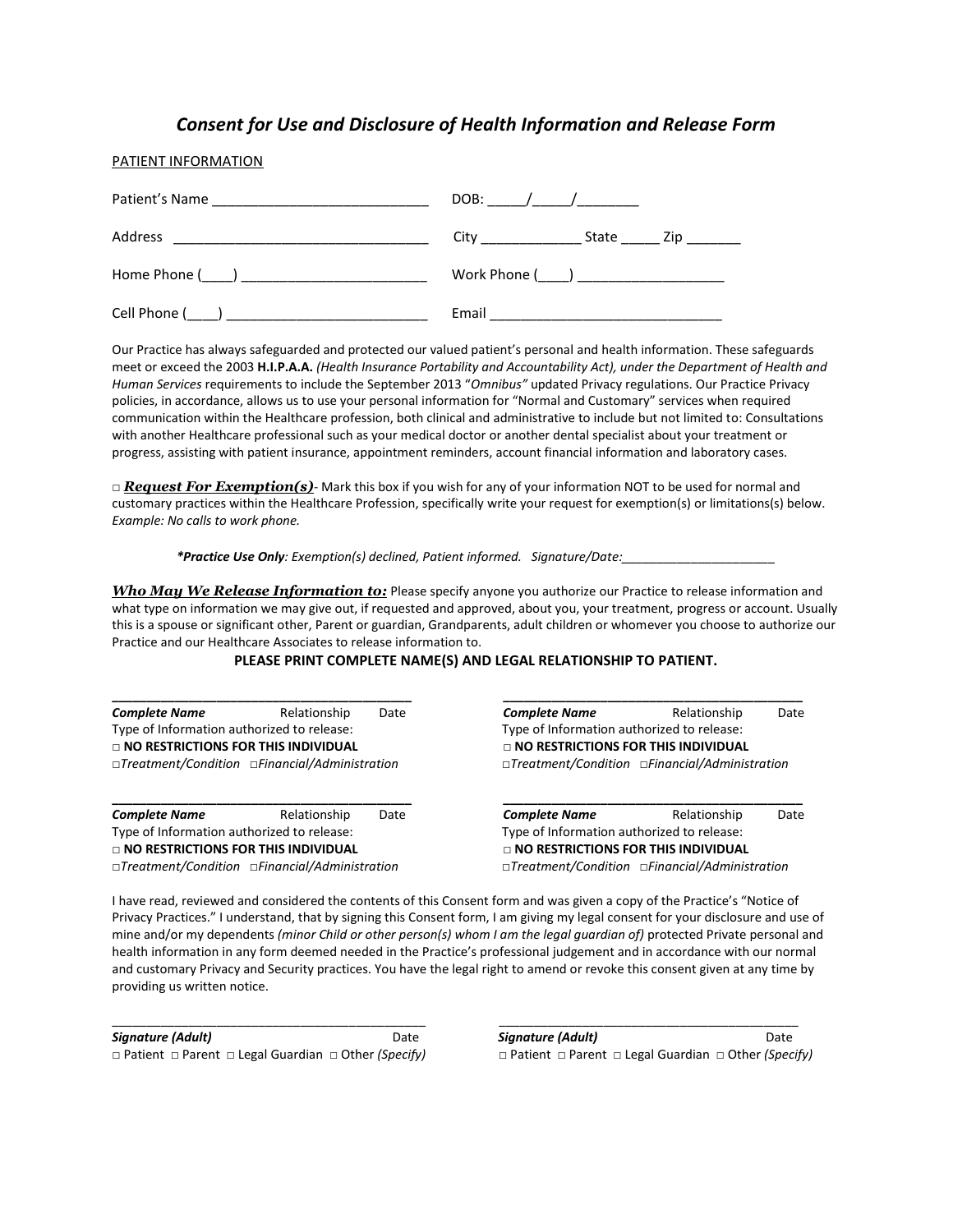### **Dr. Steve Chapman Orthodontics**

3520 St. Johns Ave. Palatka, Florida 32177 386-328-8351



# **WELCOME**

We would like to welcome you to our office. *In an effort to provide the best service possible,* We ask you to fill out this form as completely *as possible. Thank you for your cooperation.*

**ABOUT YOU**

| Patient's Name:  FIRST                                                                                                                                                                                                                                    |                                                                               |              | $\Box$ Male $\Box$ Female                                      |
|-----------------------------------------------------------------------------------------------------------------------------------------------------------------------------------------------------------------------------------------------------------|-------------------------------------------------------------------------------|--------------|----------------------------------------------------------------|
|                                                                                                                                                                                                                                                           | <b>MIDDLE</b><br>LAST                                                         |              |                                                                |
|                                                                                                                                                                                                                                                           | <b>CITY</b>                                                                   | <b>STATE</b> | ZIP                                                            |
|                                                                                                                                                                                                                                                           |                                                                               |              | ) and the contract of the contract of $\overline{\phantom{a}}$ |
| Work Phone: ( ) ___________________Ext: _______Do you have children? □ Yes □ No How many?                                                                                                                                                                 |                                                                               |              |                                                                |
|                                                                                                                                                                                                                                                           |                                                                               |              |                                                                |
|                                                                                                                                                                                                                                                           |                                                                               |              |                                                                |
| Status: <b>Status</b> :                                                                                                                                                                                                                                   | $\Box$ Single $\Box$ Married $\Box$ Domestic $\Box$ Divorced $\Box$ Separated |              | $\Box$ Widowed                                                 |
|                                                                                                                                                                                                                                                           |                                                                               |              |                                                                |
|                                                                                                                                                                                                                                                           | <b>INSURANCE INFORMATION</b>                                                  |              |                                                                |
| <b>Primary Dental Insurance</b>                                                                                                                                                                                                                           |                                                                               |              |                                                                |
| Insurance Company Name: Mannell Company Company Phone: Mannell Company Phone: Mannell Company Phone: Mannell Company Phone: 2004                                                                                                                          |                                                                               |              |                                                                |
| Insurance Company Address: No. 2016. The Company Address: No. 2016. The Company Address: No. 2016. The Company Address: No. 2016. The Company Address: No. 2016. The Company Address: No. 2016. The Company Address: No. 2016.                            |                                                                               |              |                                                                |
|                                                                                                                                                                                                                                                           |                                                                               |              |                                                                |
|                                                                                                                                                                                                                                                           |                                                                               |              |                                                                |
|                                                                                                                                                                                                                                                           |                                                                               |              |                                                                |
| <b>Secondary Insurance</b>                                                                                                                                                                                                                                |                                                                               |              |                                                                |
| Insurance Company Name: Mannel All Company Phone: Mannel All Company Phone: Mannel All Company Phone: Mannel Al                                                                                                                                           |                                                                               |              |                                                                |
| Insurance Company Address: Manual Company Address: No. 1997. The Company of Planet Company Address: No. 1997.                                                                                                                                             |                                                                               |              |                                                                |
|                                                                                                                                                                                                                                                           |                                                                               |              |                                                                |
|                                                                                                                                                                                                                                                           |                                                                               |              |                                                                |
| Insured's Employer: <u>contract the contract of the contract of the contract of the contract of the contract of the contract of the contract of the contract of the contract of the contract of the contract of the contract of </u>                      |                                                                               |              |                                                                |
|                                                                                                                                                                                                                                                           | IN EVENT OF EMERGENCY                                                         |              |                                                                |
|                                                                                                                                                                                                                                                           |                                                                               |              |                                                                |
| Cell Phone: (                                                                                                                                                                                                                                             |                                                                               |              |                                                                |
| Doctor's Phone: (<br><u>and the state of the state of the state of the state of the state of the state of the state of the state of the state of the state of the state of the state of the state of the state of the state of the state of the state</u> |                                                                               |              |                                                                |
|                                                                                                                                                                                                                                                           | <b>REFERRAL SOURCE</b>                                                        |              |                                                                |
| Whom may we thank for referring you? $\Box$ Dentist $\Box$ Patient $\Box$ Internet Search $\Box$ Insurance $\Box$ Radio $\Box$ Sports $\Box$ Other (specify)                                                                                              |                                                                               |              |                                                                |
|                                                                                                                                                                                                                                                           |                                                                               |              |                                                                |
|                                                                                                                                                                                                                                                           |                                                                               |              |                                                                |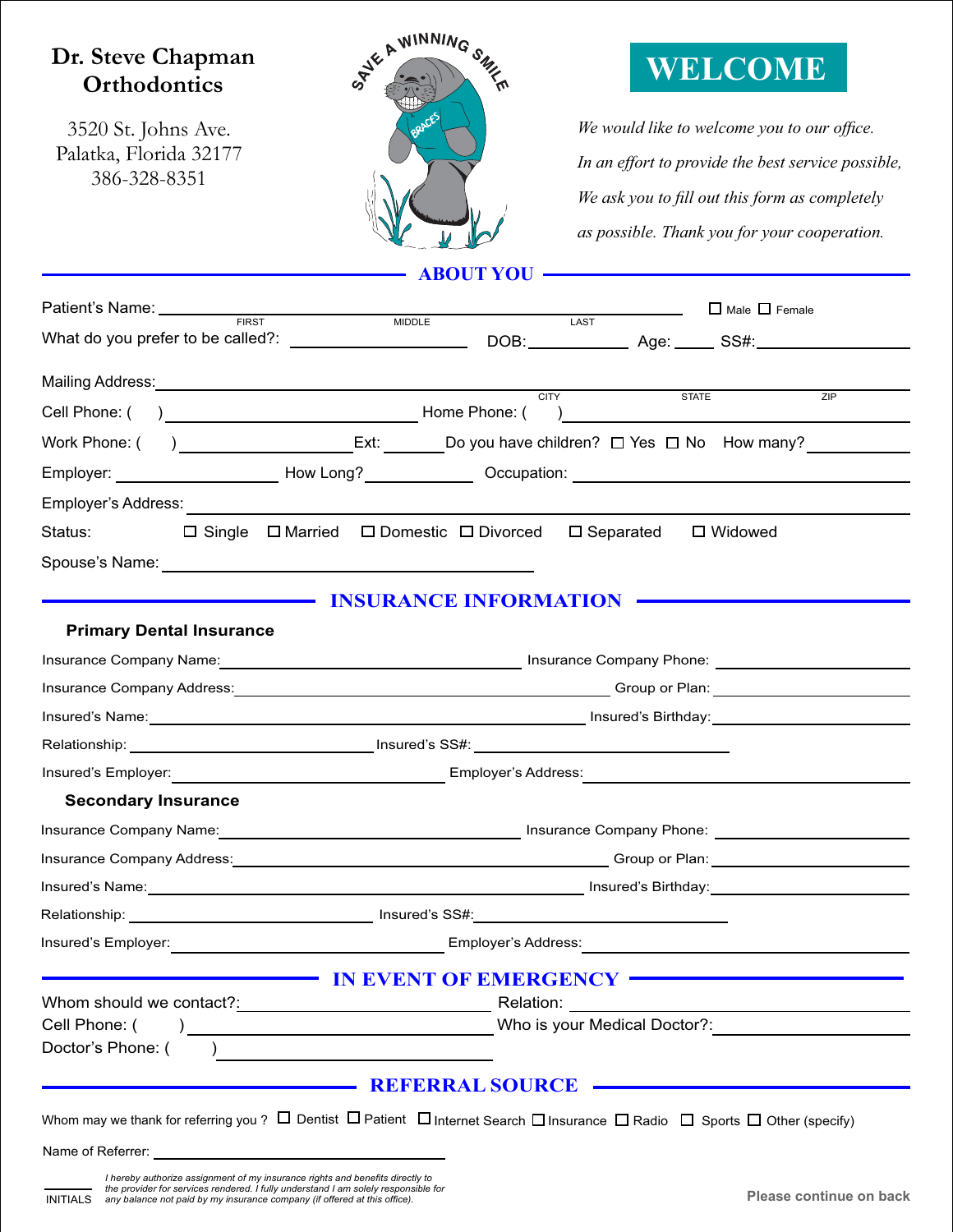### **DENTAL/MEDICAL HISTORY**

| What is your main reason for<br>visiting the orthodontist today?<br><u> 1980 - John Stein, Amerikaansk politiker (</u>                                                                                            |                                                                                                                                      |  |                                                                           |                   |                                                |  |                                                                                                                                                                                                                               |
|-------------------------------------------------------------------------------------------------------------------------------------------------------------------------------------------------------------------|--------------------------------------------------------------------------------------------------------------------------------------|--|---------------------------------------------------------------------------|-------------------|------------------------------------------------|--|-------------------------------------------------------------------------------------------------------------------------------------------------------------------------------------------------------------------------------|
|                                                                                                                                                                                                                   |                                                                                                                                      |  |                                                                           |                   |                                                |  |                                                                                                                                                                                                                               |
|                                                                                                                                                                                                                   |                                                                                                                                      |  |                                                                           |                   |                                                |  | Last Visit: with the contract of the contract of the contract of the contract of the contract of the contract of the contract of the contract of the contract of the contract of the contract of the contract of the contract |
|                                                                                                                                                                                                                   | Have you ever had any pain or tenderness<br>in the jaw joint $(TMJ/TMD)?$ $\Box$ Yes $\Box$ No<br>Do you like your smile? □ Yes □ No |  |                                                                           |                   |                                                |  |                                                                                                                                                                                                                               |
|                                                                                                                                                                                                                   |                                                                                                                                      |  | Have there been injuries to the face, mouth or chin? $\Box$ Yes $\Box$ No |                   |                                                |  |                                                                                                                                                                                                                               |
|                                                                                                                                                                                                                   |                                                                                                                                      |  |                                                                           |                   |                                                |  | Physician Name: Last Visit: Last Visit: Last Visit: Last Visit: Last Visit: Last Visit: Last Visit: Last Visit                                                                                                                |
| Are you taking<br>any prescription drugs? $\Box$ Yes $\Box$ No<br>Drug<br>Your current $\Box$ Good $\Box$ Fair $\Box$ Poor<br>physical health is:                                                                 |                                                                                                                                      |  |                                                                           |                   |                                                |  |                                                                                                                                                                                                                               |
| Are you currently<br>under the care $\Box$ Yes $\Box$ No                                                                                                                                                          |                                                                                                                                      |  |                                                                           |                   |                                                |  |                                                                                                                                                                                                                               |
|                                                                                                                                                                                                                   | of a doctor?                                                                                                                         |  |                                                                           |                   |                                                |  |                                                                                                                                                                                                                               |
| —— HAVE YOU EVER HAD ANY OF THE FOLLOWING DISEASES OR MEDICAL PROBLEMS? ——                                                                                                                                        |                                                                                                                                      |  |                                                                           |                   |                                                |  |                                                                                                                                                                                                                               |
|                                                                                                                                                                                                                   | $\Box Y \Box N$ Prosthesis                                                                                                           |  | $\Box$ Y $\Box$ N Tuberculosis                                            | $\Box Y \Box N$   | Convulsions/Epilepsy                           |  | $\Box$ Y $\Box$ N Severe/Freq Headaches                                                                                                                                                                                       |
|                                                                                                                                                                                                                   | $\Box Y \Box N$ Heart Attack                                                                                                         |  | □Y□N Shingles                                                             | $\Box$ Y $\Box$ N | Abnormal Bleeding                              |  | □Y□N Hi/Lo Blood Pressure                                                                                                                                                                                                     |
| $\Box$ Y $\Box$ N Cancer                                                                                                                                                                                          |                                                                                                                                      |  | $\Box Y \Box N$ Fever Blister                                             | $\Box Y \Box N$   | <b>Artificial Valves</b>                       |  | $\Box Y \Box N$ Chewing/Eating Problems                                                                                                                                                                                       |
|                                                                                                                                                                                                                   | $\Box Y \Box N$ Diabetes                                                                                                             |  | □Y□N Finger/Thumb Sucking                                                 | $\Box$ Y $\Box$ N | Heart Surgery/Pacemaker DYON Blood Transfusion |  |                                                                                                                                                                                                                               |
|                                                                                                                                                                                                                   | $\Box Y \Box N$ Grinding teeth                                                                                                       |  | $\Box$ Y $\Box$ N Speech Problems                                         | $\Box$ Y $\Box$ N | Pregnant                                       |  | $\Box$ Y $\Box$ N Anemia/Radiation Therapy                                                                                                                                                                                    |
|                                                                                                                                                                                                                   | $\Box$ Y $\Box$ N HIV+/AIDS                                                                                                          |  | □Y□N Heart Murmur                                                         | $\Box Y \Box N$   | Kidney/Liver Problems                          |  | $\Box$ Y $\Box$ N Glaucoma                                                                                                                                                                                                    |
|                                                                                                                                                                                                                   | $\Box Y \Box N$ Hemophilia                                                                                                           |  | $\Box Y \Box N$ Tongue Thrust                                             | $\Box$ Y $\Box$ N | Mitral Valve Prolapse                          |  | $\Box$ Y $\Box$ N Difficulty Breathing?                                                                                                                                                                                       |
| $\Box$ Y $\Box$ N Asthma                                                                                                                                                                                          |                                                                                                                                      |  | $\Box Y \Box N$ Sinus Problems                                            | $\Box Y \Box N$   | <b>Artificial Bones/Joints</b>                 |  | $\Box$ Y $\Box$ N Other: $\_\_\_\_\_\_\_\_\_\_\_\_\_\_$                                                                                                                                                                       |
|                                                                                                                                                                                                                   | $\Box Y \Box N$ Hepatitis                                                                                                            |  | □Y□N Congenital Heart Defect                                              |                   |                                                |  |                                                                                                                                                                                                                               |
| □Y□N Dental Anesthetics □Y□N Tetracycline<br>$\Box$ Y $\Box$ N Other:<br>Are you allergic $\Box$ Y $\Box$ N Aspirin<br>to any of the<br>following?: □ Y□ N Antibiotics □ Y□ N Latex<br>$\Box Y \Box N$ Penicillin |                                                                                                                                      |  |                                                                           |                   |                                                |  |                                                                                                                                                                                                                               |

#### **CONSENT TO X-RAYS AND EXAMS -**

It is necessary to take diagnostic x-rays in order to determine an appropriate treatment plan and patient diagnosis. Your signature below authorizes Chapman Orthodontics to take these necessary x-rays.

I understand the information that I have given is correct to the best of my knowledge and it is my responsibility to inform this office of any changes in my medical status.

Signature of Patient/Legal Guardian Date